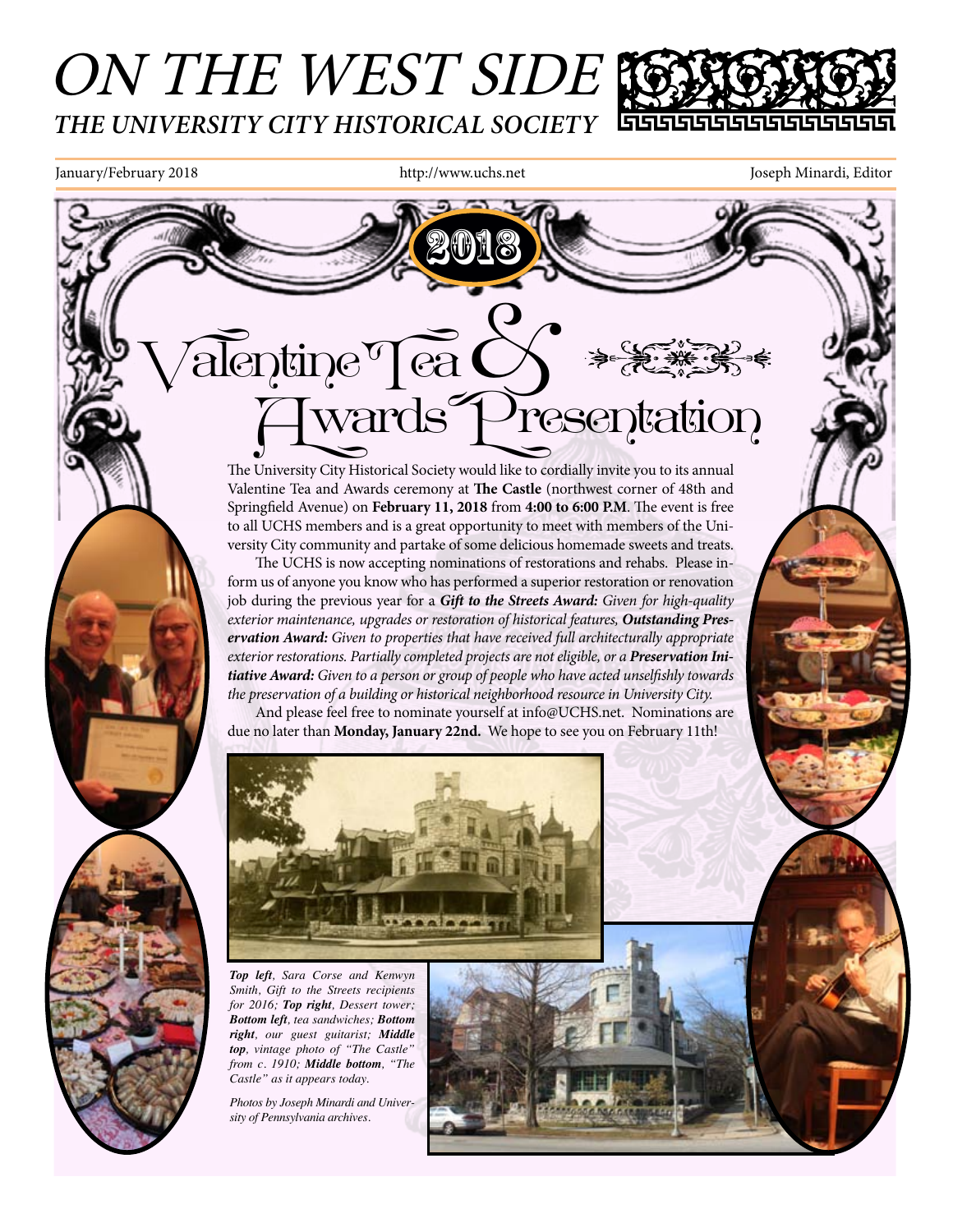*Courtesy of the Penn Archives. Photo by Joseph Minardi.*



Bennett Hall, now Fisher-Bennett Hall was built in 1925 and designed by Cope & Stewardson. Bennett Hall was the first women's facility at Penn. The building has undergone major renovations and re–opened in 2006 as Fisher–Bennett Hall. It currently houses the English Department, English Language Programs, Music Department, and Cinema Studies.

# WINDOW THLK: A GLOSSHRY

#### **University City Then & Now:** Fisher-Bennett Hall, 3340 Walnut Street



*We know that UCHS members love to read about Philadelphia's rich history, so when a good book comes along, we'll make a recommendation for addition to your library*.

As part of Arcadia Publishing's very popular Images of America series, Robert Morris Skaler's book *West Philadelphia: University City to 52nd Street* is widely owned by many residents of University City. The book contains over 200 historic photographs, most of which are from Skaler's vast collection of real photo postcards, as well as his own thoughtful chapter introductions and captions.

The book covers different neighborhoods including University City, Spruce Hill, Walnut Hill, and Cedar Park, and Powelton. Additionally there are chapters on Belmont and Parkside-Girard, as well as a chapter on the Market Street Elevated Line. The book offers a rare opportunity to see what the area looked like when

the houses and churches were new, back in the Streetcar Suburb days, prior to renovations and demolitions that have taken place over the past century.

Robert Skaler grew up in the Belmont section of West Philadelphia, so his writing reflects his personal recollections of the "good old days." He would later go on to graduate from the University of Pennsylvania in 1959, earning a BA in Architecture, eventually becoming a forensic architect. Skaler has also lectured and written extensively on Victorian architecture, which can be found in abundance in University City and nearby parts of West Philadelphia.



One of Skaler's other hobbies includes collecting real photo postcards of Philadelphia neighborhoods. These photos were issued from 1904 to around 1920 by different photo studios in Philadelphia, used mostly as advertising for builders. One of the biggest distributors of real photo postcards was the Mercantile Studio (fl. 1904-1911), formerly located on Haverford Avenue. In the process of creating these mailable images they've created an incredible record of the city's housing stock from the Gilded Age, which is a great visual resource for the historian and history buffs. Mr. Skaler's entire collection of real photo postcards is available online



through the Athenaeum's PAB website.

Robert Skaler is retired and currently resides in Cheltenham, Montgomery County. **Autographed copies** of Robert Skaler's book are available for \$20 which includes postage and handling from the University City Histori-

cal Society. Mail order with check to the **University City Historical Society, P.O. Box 31927, Philadelphia, PA. 19104-0627**.

### UCHS Recommended Reading: West Philadelphia: University City to 52nd Street

*"West Philadelphia: University City to 52nd Street." Courtesy of Arcadia Publishing, 2002.*

#### **Profiles in Architecture** J. Frank Bradley

Very little is known about J. Frank Bradley other than he was active from around 1910 to 1927 and had a very brief partnership with Edward F. Janke in 1911. He is also sometimes confused with builder/ architect Joseph F. Bradley who was active around the same period.

#### **Selected Relevant Commissions:**

1910: Bradley, Thomas, residences (16), Markoe, 140' North of Spruce Bricker, William R., residence (5), SS of Chester, East of 55th Residences (6), Hazel Ave, East of 61st Street

Gilbert, J. Woolsey, residences (21), 59th and Walnut Street area Watt, Thomas J., residences (50), 61st St, South of Haddington 1913: Imperial Church, 215-219 S. 60th Street

Q: **Is it a good idea to expose the brick of the back wall of my nineteenth century house?**

A: The short answer is no. If the brick was originally covered, then it probably is not of a quality that merits showing. Moreover, it is almost impossible to remove all the covering material without damaging the brick surface and mortar joints. There's one more problem too: Everyone we know who has stripped down walls in an addition has regretted it because of cold-air infiltration. So don't do it unless you're prepared to put up with a lot of drafts.

From *The Old-House Journal*, May, 1981.

#### **Exposed Brick Walls**

West Philadelphia was incorporated as a borough in Blockley Township in 1844, and as a district in 1851. It included the section immediately west of the Schuylkill, bounded on the south by the old Blockley Almshouse line, and by Woodland Avenue and Baltimore Avenue, on the west by Mill Creek, and on the north by Westminster Avenue and by Sweet Briar Creek.

## Did you know?

*Continued from previous issue*.

**Rose Window:** A round window with tracery, often used in church architecture.

**Round-head Window:** A window with a semi-circular or curved top. Used most often in classical Romanesque Revival, Italianate, and Classical Revival buildings.

**Roundel:** A very small circular window. In glazing, a circular light that resembles the bottom of a bottle.

**Saddle Bar:** Light steel bar placed horizontally across a window to stiffen leaded glazing.

**Sash:** The framework of stiles and rails in which the panes or lights of a window are set.

**Sash Weights:** A lead counterweight that, together with the sash cord and pulley, holds a sash in the raised position.

**Shutters:** Like blinds, shutters are rectangular frames consisting of top and bottom rails and side stiles. These are filled in, however, with a solid panel designed to actually "shut up" the house for protection.

**Sill:** The bottom crosspiece of a window frame on which the bottom sash rests. The sill is of heavier stock and slopes to shed water.

**Stained Glass Window:** A window with a painted scene or pattern that has been fired into the glass. Windows with plain colored glass set in lead are most often (inaccurately) called stained glass.

From *Talk to Me of Windows: An Entertaining Story About Windows*, F. Palmer Cook, New York, New York, 1971.

*To be continued in next issue.*

Every once in a while we come across some interesting vintage photographs of University City and when we do we like to share them with you. The photographs presented here depict the neighborhood from the 1950s and represent a rare glimpse into our past. *3400 block of Walnut St. UCHS archives.*

# Ask the Experts

#### **Pictures from Our Past**





*Top row; Southwest corner of 39th and Spruce, 221 S. 37th St. Bottom row; 40th and Baltimore Ave., 3639 Walnut St.,* 



A large sampling of over 250 examples of Robert M. Skaler's real photo postcard collection from the entire city was recently exhibited at the Athenaeum of Philadelphia (219 South 6th Street) on Washington Square. The free exhibit, "Real Philadelphia, Selections from the Robert M. Skaler Postcard Collection," will run through January 26, 2018.

> The Philadelphia Redevelopment Authority invites proposals from financial institutions to carry out the origination and servicing of loans as part of the Housing Preservation Loan Program (HPLP), a new initiative of PRA and the City of Philadelphia. For complete information regarding this RFP, including all deadlines and attachments.

> Go to *https://www.philadelphiaredevelopmentauthority.org/rfps/pra-invites-proposals-financialinstitutions-carry-out-origination-and-servicinghousing* to visit the RFP webpage.